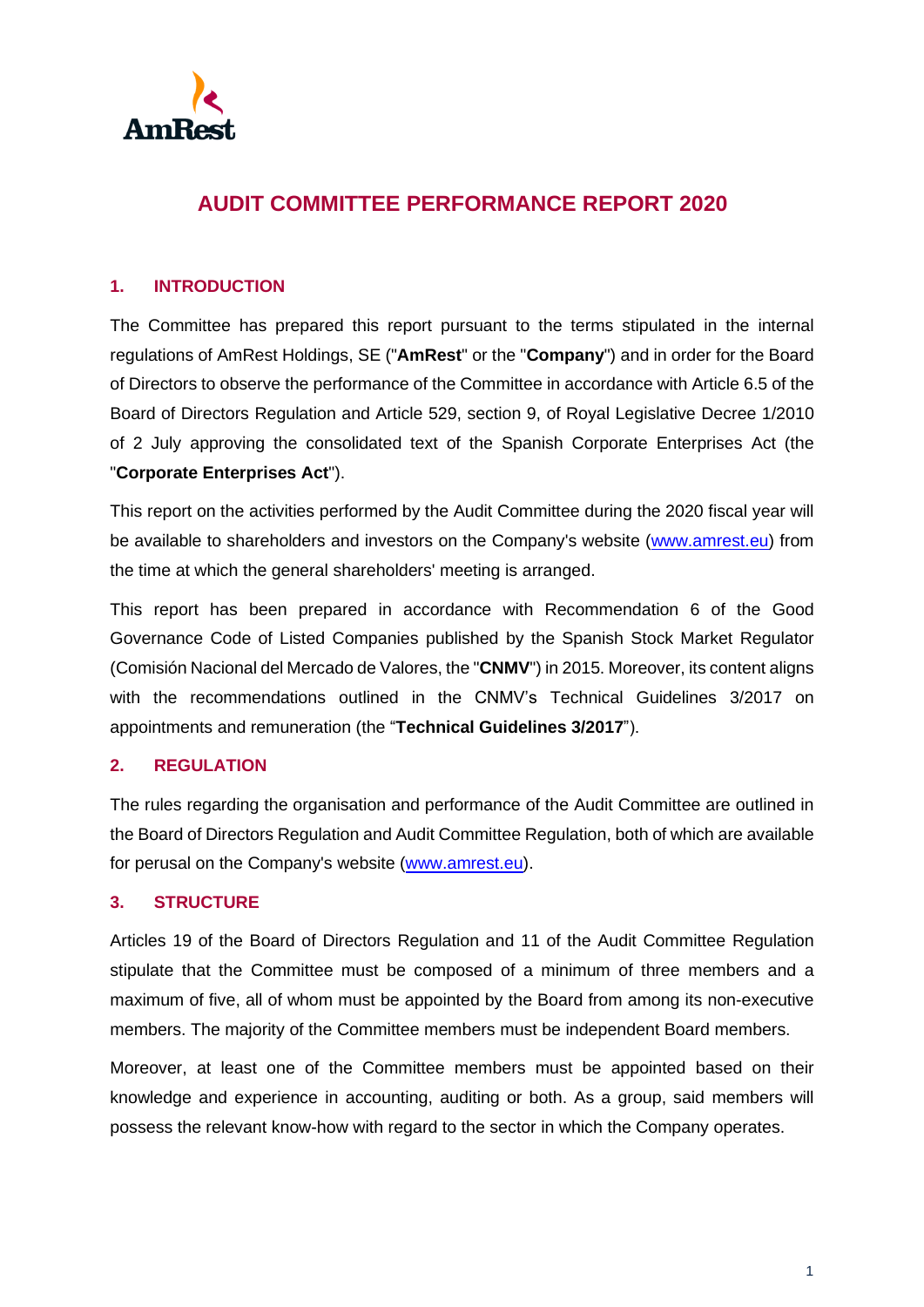

The Chairman of the Audit Committee must be an independent Board member and be replaced every four years. Re-election to this role is not permitted until at least one year has passed from stepping down.

Throughout 2020 the Audit Committee experienced changes due to the resignation of Mr. Mustafa Ogretici from the Board of Directors and the resulting co-opting of Ms. Mónica Cueva Díaz as of July 1, replacing the departing director in his role as Audit Committee Member.

Ms. Mónica Cueva Díaz has a long track record and is experienced in accounting and finances, having gained much know-how throughout over thirty years with the Santander Group. Since joining she has significantly contributed to the continued diligent performance of the Committee under chairman Mr. Emilio Fullaondo.

The structure of the Audit Committee at the end of the 2020 fiscal year was as follows:

- (i) Mr. Emilio Fullaondo Botella (Chairman), an independent, external AmRest Board member since May 14, 2019.
- (ii) Mr. Pablo Castilla (Committee Member), an independent external AmRest Board member since March 12, 2018.
- (iii) Ms. Mónica Cueva Díaz (Committee Member), an independent external AmRest Board member since July 1, 2020.

Pursuant to the terms of the Audit Committee Regulation, remaining as Non-member Secretary and Non-member Deputy Secretary respectively of the Audit Committee are Mr. Eduardo Rodríguez-Rovira and Mr. Jaime Tarrero Martos.

Information on each of the Appointments and Remuneration Committee members, including their professional profiles and biographies, can be found on the Company's website (www.amrest.eu).

Upon being formed exclusively of non-executive members appointed by the Board, all of whom are independent members and with the chairman also being an independent Board member, the structure of the Committee in 2020 meets the requirements set out under the Corporate Enterprises Act, the Board of Directors Regulation and the Audit Committee Regulation.

Moreover, the Committee members' collective professional profiles and career history ensure that they have the relevant know-how of the sector in which AmRest operates.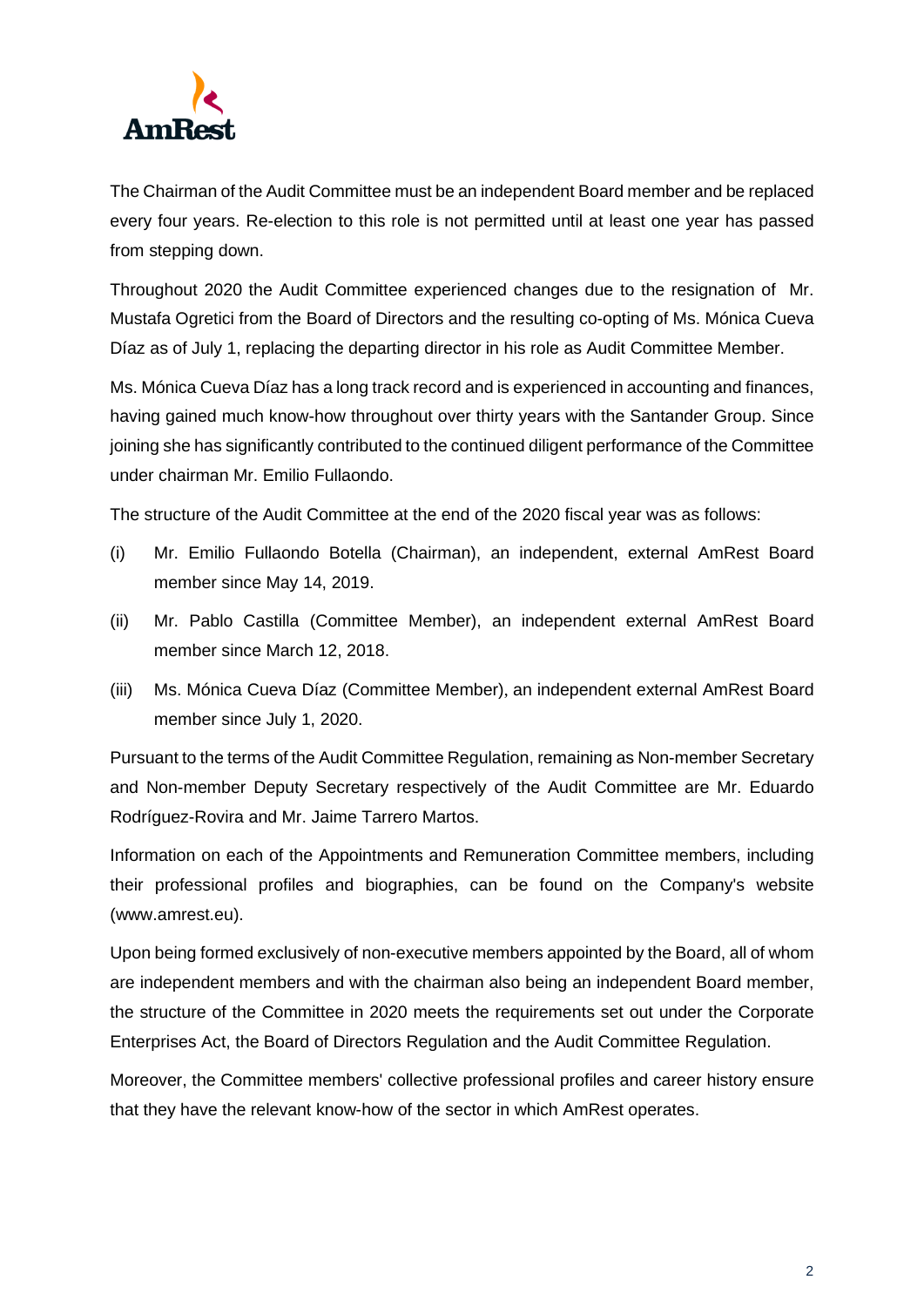

## **4. MEETINGS HELD BY THE COMMITTEE AND THEIR CONSTITUTION DURING THE FISCAL YEAR 2020**

The Audit Committee meets as often as arranged and agreed by the Committee itself or the Chairman. A minimum of four meetings are held per year. One of the meetings must be used to prepare the financial information to be approved by the Board and included in the annual public documents. The efficiency and compliance of the Company's corporate governance rules and procedures will be looked at during these regular meetings.

Audit Committee meetings are deemed validly established when attended by the majority of its members, whether present themselves or represented, with resolutions adopted by way of such majority.

The Audit Committee met on six occasions during the 2020 fiscal year, with all members in attendance at each session. Thus, enough meetings were held for the Committee to properly perform its duties.

Committee meetings were attended at all times by members of the AmRest management team. On certain occasions, and where necessary, the accounts auditor was also present. Said persons' attendance at the meetings was always by way of invitation from the Committee, although their participation was restricted to addressing the agenda items underpinning their particular invitation. At no point were non-AmRest members present during the decisionmaking sections of these meetings.

Moreover, the Company's accounts auditor, KPMG Auditores, S.L. ("**KPMG**") attended three formal Committee meetings in order to report on (i) the 2019 annual financial report, (ii) the limited review of the condensed consolidated financial statements and management report as at June 30, 2020 and (iii) the audit process for the 2021 fiscal year.

The internal auditor, global controller, group head of tax and members of the legal team also attended certain Committee meetings for reasons such as task coordination and project followup.

## **5. ACTIVITIES PERFORMED DURING THE 2020 FISCAL YEAR**

In fulfilment of the duties undertaken by virtue of Article 19 of the Board of Directors Regulation and Articles 5 to 10 of the Audit Committee Regulation, the Committee based its 2020 meetings on the following key activities: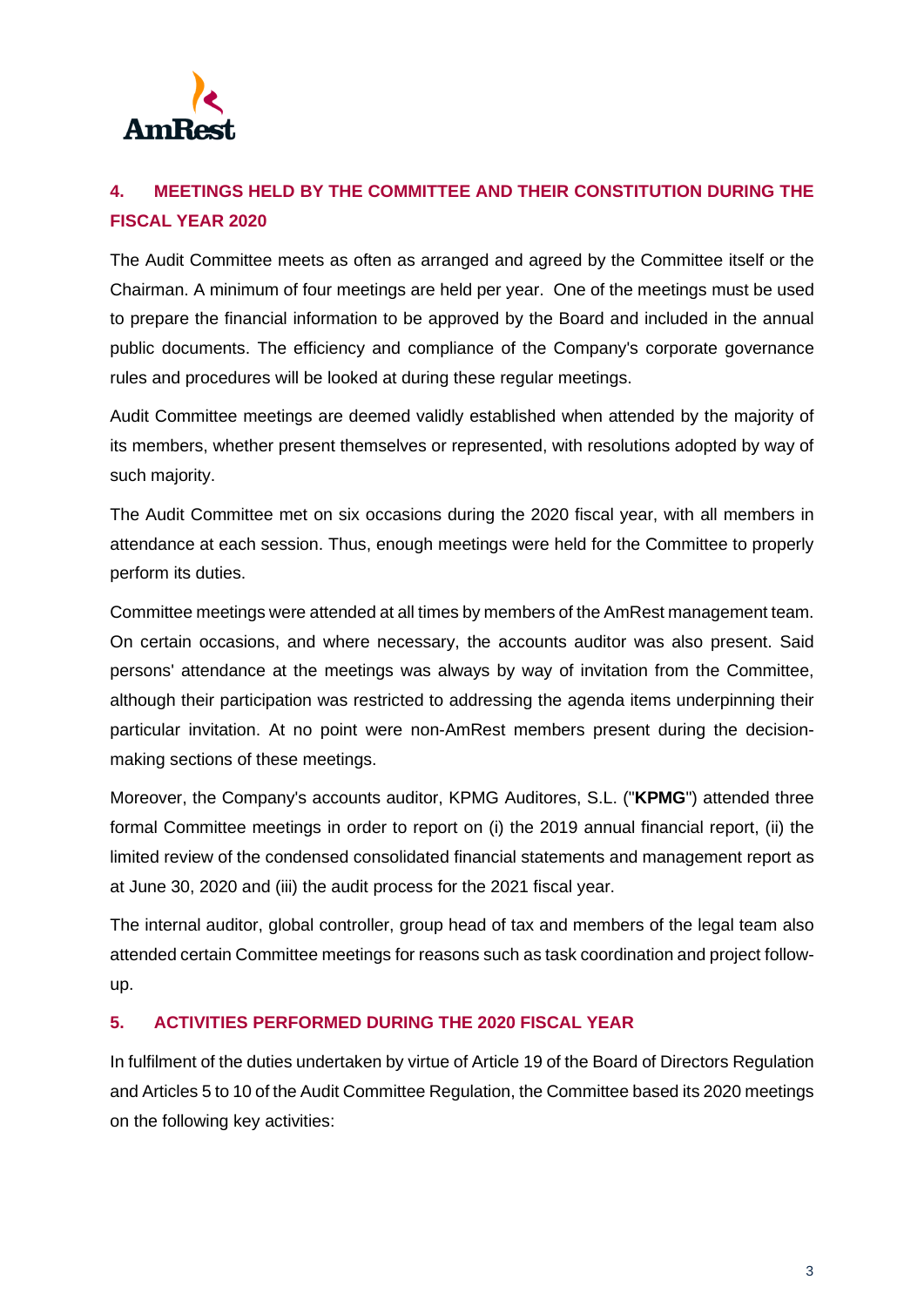

#### **5.1. Review of the annual accounts and other cyclical financial information**

The Audit Committee reviewed the Company's individual and consolidated annual accounts for the 2019 fiscal year prior to them being drawn up by the Board of Directors. In this regard, the Audit Committee issued a favourable report to the Board of Directors prior to the preparation of the annual accounts. Moreover, the Committee oversaw the preparation and inclusion of the individual and consolidated quarterly and half-year financial information which the Board of Directors will disclose to the market and issue to the Spanish Stock Market Regulator (*CNMV*) as part of its duty to provide recurring information as a listed company.

There were no reservations found in the audit reports on AmRest's individual and consolidated annual accounts for the fiscal year ended 31 December 2019.

The limited review report of the interim condensed consolidated financial statments added two special emphasis paragraphs.

In addition, there are no reservations expected to be found in the audit reports on AmRest's individual and consolidated annual accounts for the fiscal year ended 31 December 2020.

## **5.2. External audit**

The Audit Committee has overseen the relationships with external auditors, they have met directly with them at several times throughout the fiscal year and established the necessary lines of communication to receive information on any queries relating to the accounts auditing process. Moreover, the Committee has also presided over the fulfilment of the audit agreement, ensuring that the opinion on the annual accounts and key content of the audit report were drafted in a clear and accurate manner.

#### **5.3. Internal audit**

Throughout 2020, the Audit Committee performed the duties relating to the internal auditing of the Company as assigned thereto under the Board of Directors Regulation and Audit Committee Regulation, namely: (i) to safeguard the autonomy and efficiency of the internal audit function, ensuring the availability of sufficient resources and suitably-qualified personnel to perform these duties effectively; (ii) to approve the internal audit department's budget, its annual activity report, ensuring a pro-active approach and that the key focus of its activity is centred around the major risks to the Company and group; (iii) to receive regular activity-based information; setting aside time at each meeting for internal auditing (iv) to verify that the senior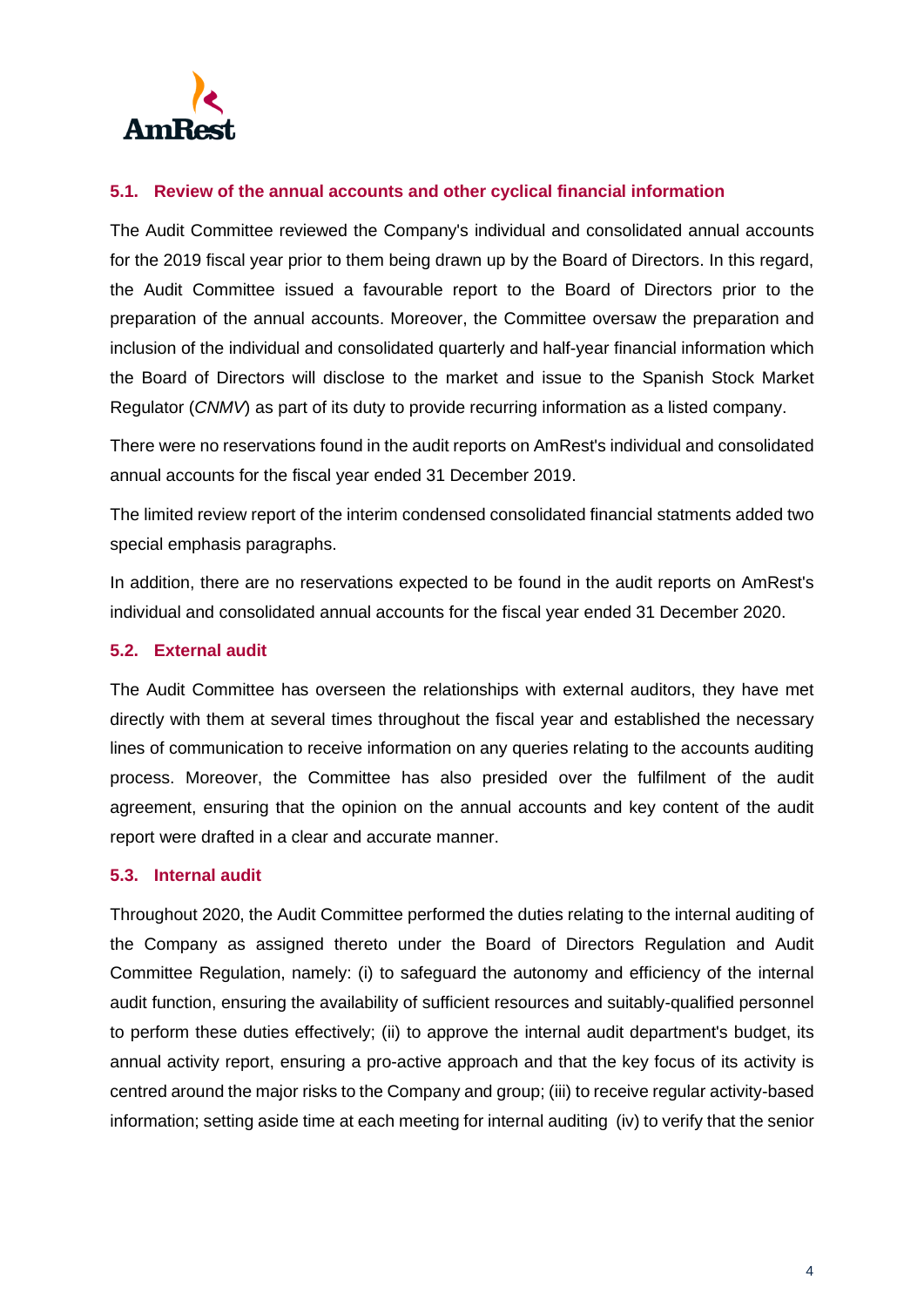

management team duly takes on board the conclusions and recommendations set forth in its reports.

## **5.4. Compliance of corporate governance regulations and fulfilment of the obligations imposed on listed companies. Supervision of legal and tax affairs.**

In 2020, the Audit Committee oversaw compliance with the Internal Securities Market Conduct Regulation, the Board of Directors Regulation, the Audit Committee Regulation and, in general, the Company's rules on corporate governance. No key breaches of these regulations were reported. In the performance of its duties, the Audit Committee also oversees the group's legal and tax affairs.

## **5.5. Linked Transactions**

Regarding its advisory role on transactions with related parties as set out in Articles 19.4.(g).(iii) of the Board of Directors Regulation and 5.(g).(iii) of the Audit Committee Regulation, the Audit Committee has monitored the linked transactions executed by the Company and, where necessary, reported its findings back to the Board of Directors.

### **5.6. Risk control and management**

In accordance with Articles 19.4.(b) of the Board of Directors Regulation and 5.(b) of the Audit Committee Regulation, the Audit Committee has overseen the effectiveness of the Company's internal control and its risk management systems. In this regard, the Audit Committee has regularly reviewed the internal control and risk management systems in order to identify and manage the key risks faced by the Company, as well as to spread awareness of them.

Furthermore, the Committee has finally begun the comprehensive update to the global map of risks to which the Company and group are exposed.

Covid-19 caused a delay to the launch of this highly relevant project given the growing concern among regulators about internal control and management systems for listed companies, as the Committee needed to spend time and energy dealing with managing the effects of the pandemic. Consequently, it was launched in the second half of the year. However, the current situation highlights important issues related to the risks to which the Group is exposed, and the timing of this launch is therefore considered to be the most appropriate.